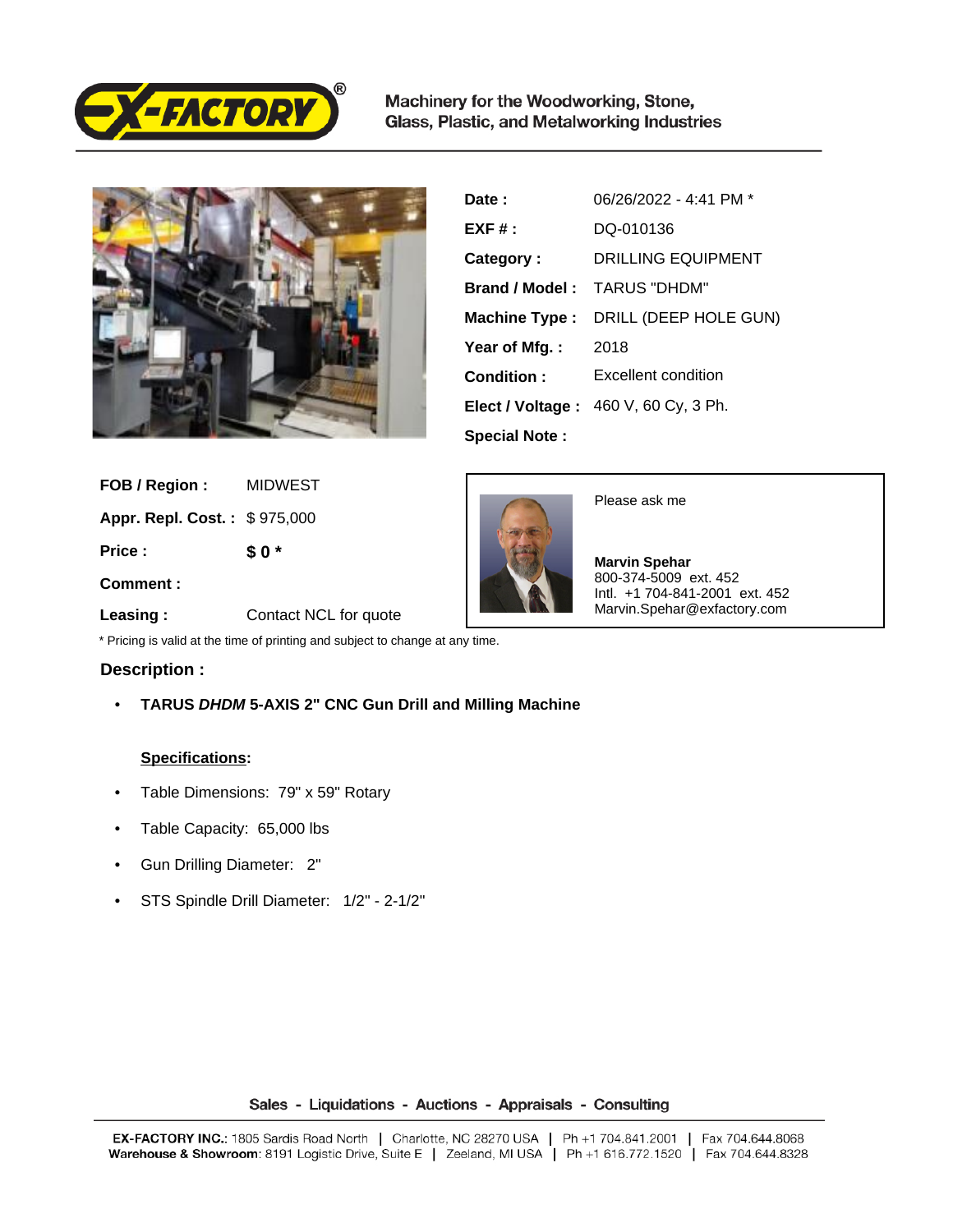

- Gun Drilling Depth: 92"
- BTA Max. Diameter: 1.5"
- Travels:
	- X-Axis: 135"
	- Y-Axis: 62"
	- Z-Axis: 48.5"
	- W-Axis (Gun Drill): 92"
	- A-Axis (Tilting): +/-15°
- Gun Drill Spindle Speed: 0 3,400 RPM
- Gun Drill Spindle Taper: 64mm Collet
- Gun Drill Spindle Power: 30 HP
- STS Spindle Drill Speed: 0 4,000 RPM
- STS Spindle Power: 30 HP, Liquid Cooled and Gear Driven
- Milling Tool Changer: 60 Tool Pods
- Milling Spindle Drill Taper: ISO#50
- Milling Spindle Drill Speed: 0 3,000 RPM
- Milling Spindle Torque: 162 ft-lbs (Max. 368 ft-lbs)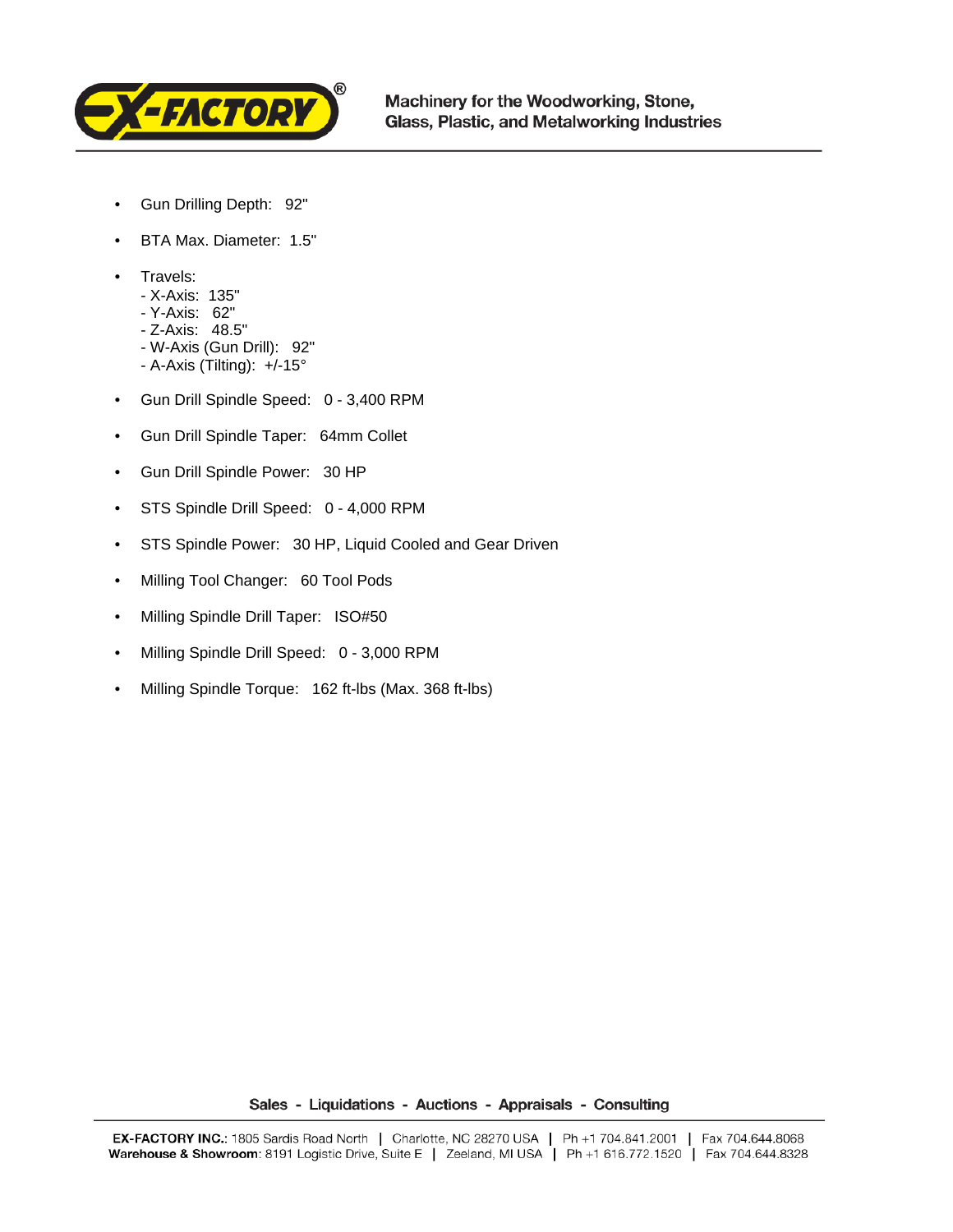

- Milling Spindle Power: 30 HP
- Feed Rate X, Y, and Z-Axis: 0 600 IPM
- Electrics: 460V / 60Hz

## **Equipped with:**

- HEIDENHEIN TNC 640 CNC Control
- Liquid Cooled Bosh Servo Motors
- Table Enclosure includes two (2) sliding Doors and two (2) Removable Front Doors
- Coolant System: 2 EATON Piston Pumps
- Coolant Pump A: 3-20 GPM
- Coolant Pump B: 20 GPM
- Coolant Pump Max. Pressure: 1500 PSI / 40 GPM FLOW
- Coolant Tank Capacity: 750 gal
- Chiller Unit: Cooled Drilling Coolant